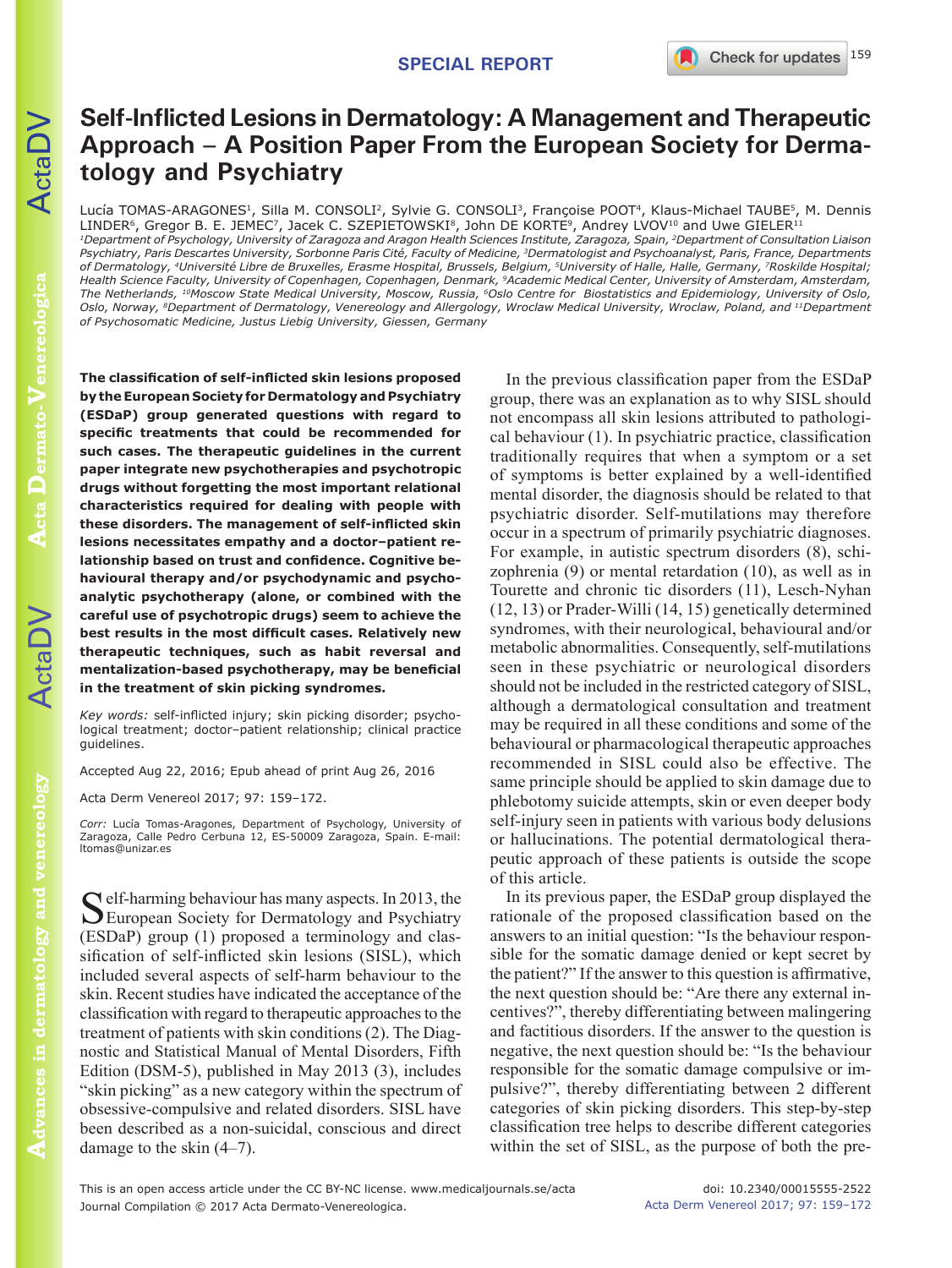vious paper and the current one is to help dermatologists identify and treat these syndromes. Most dermatological research published SISL are mainly dedicated to only one category, this being the compulsive spectrum of skin picking syndromes: "trichotillomania" or compulsive hair pulling, acne excoriée, etc. Moreover, as the new DSM-5 classification individualizes and includes "skin picking" within the spectrum of obsessive-compulsive disorders (OCD), the other category of skin picking, i.e. the impulsive one, does not belong to this diagnostic class and is supposed to constitute a clinical expression of different psychiatric diagnoses, such as borderline personality disorder.

There is evidence that SISL are more prevalent than previously believed: a 2010 study suggested that approximately 1.4% of adults in the USA are sufferers (16); a recent Canadian study concluded that the life-time prevalence of skin picking in young people was approximately 18% (17) and in 2013, in a German sample of 266 school children, 19.6% admitted occasional skin picking, with 1.9% regularly indulging in this behaviour and presenting clear stress regulation difficulties (18).

Dermatologists are therefore regularly called upon to treat patients who exhibit symptoms of SISL. The aim of this paper is to provide skin specialists not familiar with the psychiatric classification system (and/or behavioural disorders) with some stratified therapeutic principles on the taxonomy of the aforementioned lesions (1). The role of dermatologists is predominant in the management of patients with combined dermatological and mental disorders. Nevertheless, our purpose is not to encourage dermatologists to prescribe a wide range of psychotropic drugs or to engage in structured psychotherapeutic interventions without any specific training, but to provide them with some landmarks for better managing this kind of patients, in collaboration with mental health specialists. The therapeutic recommendations of the ESDaP group are derived both from evidence-based data, where available, and from the clinical experience of this multidisciplinary group of specialists.

Readers should bear in mind that certain categories of SISL, such as factitious disorders, are not suitable for systematic studies on the efficacy of different therapeutic approaches, due to the fact that they are relatively rare disorders, as well as for ethical reasons. Nevertheless, these clinical manifestations pose difficult problems and should be managed by well-informed dermatologists.

# **GENERAL PRINCIPLES FOR THE MANAGEMENT OF SELF-INFLICTED SKIN LESIONS**

#### *Awareness*

For the correct management of SISL, dermatologists should be aware of the importance of the psychological suffering that generally underlies this behaviour. Diagnosis and treatment of the skin lesions are often the first steps for the dermatologist, but simply treating the lesion does not deal with the psychological suffering, often requiring a multidisciplinary approach involving mental health professionals. A multidisciplinary approach implies a combination or a succession of different therapies: dermatological treatment, psychotropic drugs, cognitive-behavioural therapy (CBT) and other psychotherapies, such as psychodynamic psychotherapy or even psychoanalysis.

The basis for the management of all types of SISL is the patient–doctor relationship; its establishment may depend on experience with SISL patients, knowledge of psychodermatology and participation in a so-called Balint-group (19). Good listening skills, the ability to demonstrate empathy, and to engage in non-judgemental communication are other important qualities for the therapist. Treating SISL patients can be very difficult as they are often unaware of the psychological causes behind their symptoms or not cognisant of the link between their psychological suffering and their pathological behaviour. This lack of awareness is a significant obstacle to the establishment of a therapeutic alliance.

Feelings of frustration and discouragement are common among dermatologists treating SISL patients; subjects often show little or no improvement, and they may even present more or worsening symptoms.

Despite these difficulties, improvements in patients' conditions can be a source of gratification for both dermatologists and psychotherapists. The worst therapeutic approach is to refuse to treat these patients, immediately referring them to a mental health professional, even before having established any kind of doctor–patient relationship. Patients need to understand their situation and have to be motivated before they start working with the mental health team. A therapeutic approach to the management of SISL can be made easier if the specialist has background knowledge as to why a human being is capable of self-harm.

Nock (7) developed an integrated theoretical model of the development and maintenance of self-harm, including risk factors and biographical aspects. The following hypotheses on the underlying mechanisms were proposed:

- a *social learning* hypothesis: recognition of others doing the same.
- a *self-punishment* hypothesis: the behaviour results from feelings of shame, guilt and self-hate.
- a *social signalling* hypothesis: SISL have an interpersonal function (seeking psychological help).
- an *implicit identification* hypothesis: identifying with non-suicidal self-injury to the point of using it to regulate emotions.
- a *pain-analgesia* or *opiate* hypothesis: the role of pain tolerance as a dispositional risk factor or a consequence of repeated self-injury.
- a *pragmatic* hypothesis: the use of SISL as a relatively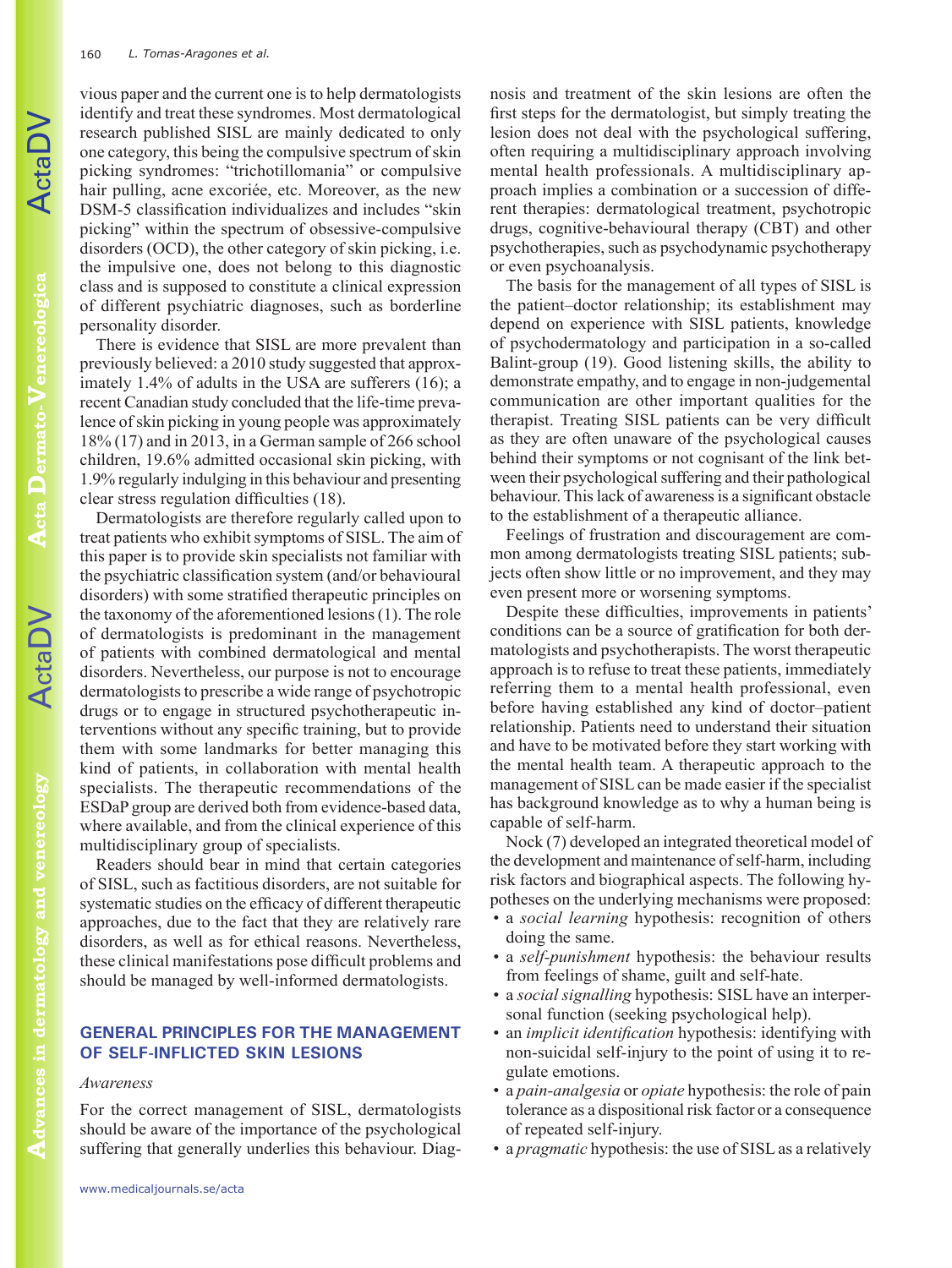fast and easily accessible method for regulation of negative emotions.

• a *tension-regulation* hypothesis: self-harm can occur in conditions of intolerable tension and induce an immediate relief.

## *Preparing the patient for a multidisciplinary approach*

The dermatologist can suggest that the problem is not only physical (the skin), but that there might be other causes. Patients will often accept the possibility that the symptoms are aggravated by stressful situations in daily life. A basic physiological discussion on stress-reactions on the skin and the activation of skin nerves would be one of the first steps in a psychoeducational approach to motivating the patient to consider broader-based treatments. A clear statement about the complexity (not the difficulty) of the patients' case is also recommended. A non-confrontational discussion on how and when the lesions appeared, and the suggestion that the patient may aggravate the injuries through their own actions, can be a way of determining the person's awareness of their self-harm behaviour.

Some patients may comment on (or the physician will suspect) suicidal ideation. In these cases, cooperation with a mental health specialist is recommended. If access to a mental health professional is not possible or the patient refuses a referral, the dermatologist must determine if the patient's feelings are limited to suicidal ideation or if there is a specific intention to commit suicide. If there is an intent, psychiatric treatment must be offered; in extreme situations, the physician should feel justified in forcing the subject to undergo a psychiatric examination, even without consent (depending on the legal structure in the country in question). For such a purpose, collaboration with the general practitioner can be essential.

Even when the dermatologist has carried out and correctly applied these management techniques, there will still be some individuals who will refuse any kind of psychiatric treatment. Based on members' experience, the ESDaP group estimate that this may occur in as many as 15–30% of SISL patients. The maintenance of the therapeutic relationship could, in the medium-to-long term, convince these patients to change their opinion.

## **THERAPEUTIC APPROACHES (Table I)**

There are a number of therapeutic approaches that can be applied to SISL. For the dermatologist, the first step is the dermatological treatment of the skin lesions; a further priority is the establishment of a good doctor– patient relationship. The indications of the pharmacological and non-pharmacological approaches described hereafter depend on the type of the disorder. Several of these approaches can be combined, especially in the more difficult patients or in a second-line treatment. Most importantly, a multidisciplinary approach is often appropriate.

#### *Dermatological treatment*

Treating the skin and using technical approaches, such as wound healing therapy, can give the dermatologist the opportunity to begin to develop a communicative relationship with the patient and encourage them to talk about other issues in their lives. The use of basic topical treatments and emollients can sometimes help lower the resistance of patients to talk about other topics beyond the skin lesions. Starting by concentrating on the treatment of the skin lesions can be less threatening or intimidating for the patient who would prefer to avoid speaking about self-harm and repressed emotions. It is helpful to continue the dermatological treatment in the follow-up consultations: many patients criticise or reject an already started psychological approach by a mental health professional when faced with difficulties or the lack of apparent progress. A trusting dermatological relationship can be a resource for motivating an ambivalent patient to continue psychosomatic–psychiatric treatment.

Involving other health professionals (e.g. nurses) may offer additional contact for the patients. Conversation will be of a different kind and this can be useful for gathering information and observing behavioural characteristics; for example, an aversion to physical contact (in some cases this might be a symptom of physical or sexual abuse and/or a post-traumatic stress disorder (PTSD)).

The use of indirect speech, by referring to other patients' emotional conflicts and skin disorders, can provide information about the sufferer's awareness or readiness to talk about underlying problems. This can also give an indication as to the effectiveness of a psychodermatological approach.

### *Psychotropic drugs* (20)

*Antidepressants* (**Table II**). The antidepressants commonly used in dermatology are: tricyclic antidepressants (TCAs) (amitriptyline, clomipramine, doxepin); tetracyclic antidepressants – (TeCAs) (mirtazapine); selective serotonin reuptake inhibitors (SSRIs) (fluoxetine, paroxetine, fluvoxamine, citalopram, escitalopram, sertraline); selective serotonin and norepinephrine reuptake inhibitors (SSNRIs) (venlafaxine, duloxetine); serotonin modulators (trazodone); and dopamine-norepinephrine reuptake inhibitors (DNRI) (bupropion). Antidepressants need at least 2–3 weeks to take effect. The physician must be aware of the fact that an anxiolytic effect and the removal of the inhibition component of depression generally precede the specific effect on mood and this may therefore, in rare cases, precipitate a suicide attempt. Dermatologists and other health professionals should bear in mind that by not treating a severely depressed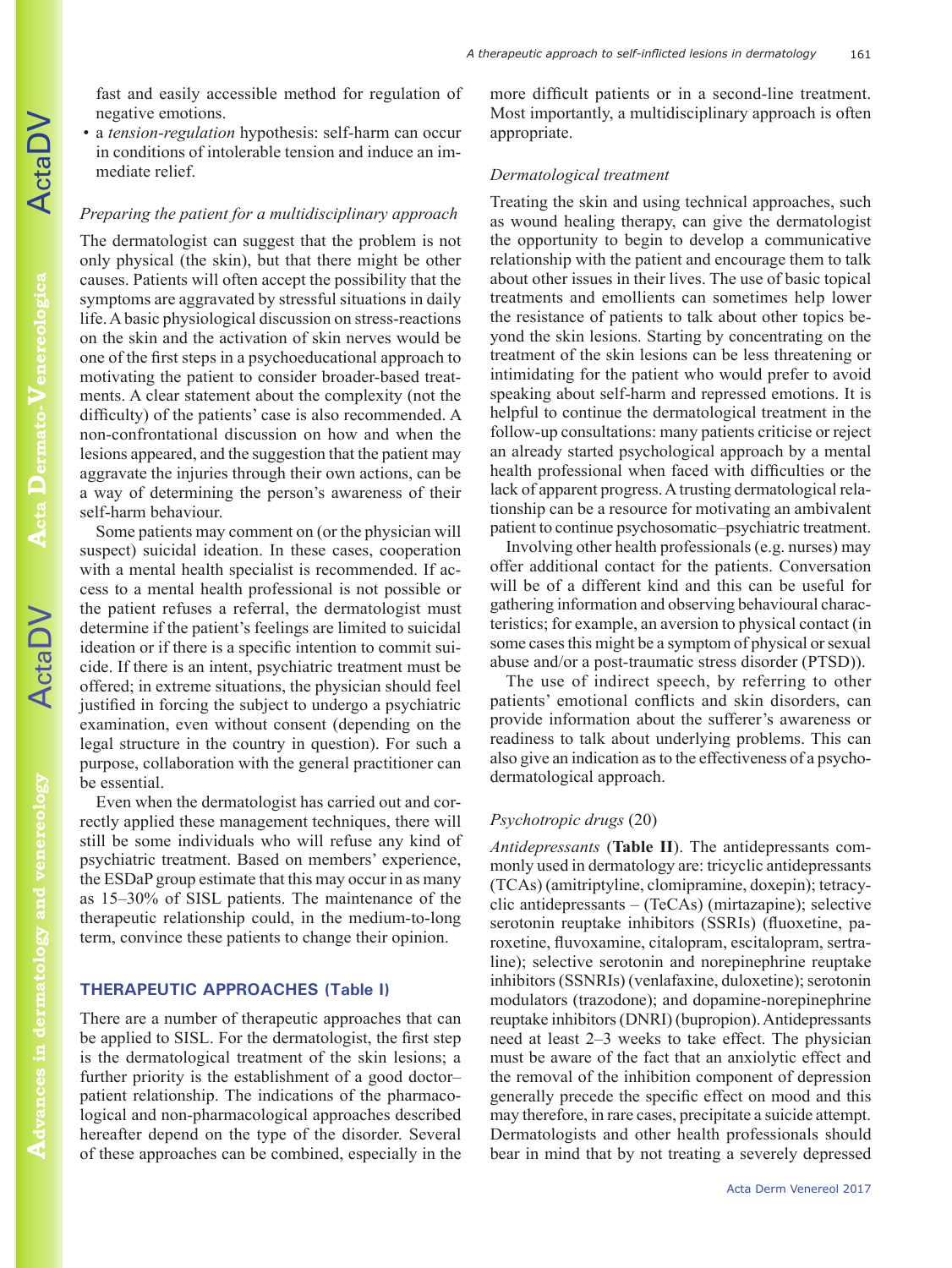#### **Table I. Overview of therapeutic approaches in self-inflicted skin lesions (SISL)**

| Category                                            | Characteristics                                                                                                                                                                                                                | Main indications                                                                                                                                                                                                    |
|-----------------------------------------------------|--------------------------------------------------------------------------------------------------------------------------------------------------------------------------------------------------------------------------------|---------------------------------------------------------------------------------------------------------------------------------------------------------------------------------------------------------------------|
| Dermatological treatment                            | Wound-healing techniques, topical treatments and emollients. Basic Always recommended, even during the follow-up and when the<br>treatment of the underlying disease, when needed (e.g.<br>in acne excoriée).                  | referral to a mental health specialist was accepted and proved<br>helpful. Especially useful for lowering resistances to a psychological<br>approach and preparing referral.                                        |
| Psychotropic drugs                                  |                                                                                                                                                                                                                                |                                                                                                                                                                                                                     |
| Antidepressants                                     | They need at least 2-3 weeks to take effect. The removal of<br>the inhibition component of depression generally precedes<br>the specific effect on mood and this may therefore precipitate<br>a suicide attempt.               | SISL complicated by or facilitated by a depressive state,<br>compulsive type skin picking and related skin damaging<br>symptoms, SISL with an obsessive concern for body image or<br>complicated by social phobias. |
| N-acetyl cysteine                                   | A glutamate modulator with the property of ameliorating oxidative<br>stress.                                                                                                                                                   | Obsessive compulsive and related disorders, such as<br>trichotillomania and compulsive type skin picking.                                                                                                           |
| Antipsychotics                                      | They generally need a referral to or at least an advice of a<br>psychiatrist. Risk of poor adherence, due to side-effects.                                                                                                     | Severe obsessive-compulsive disorder or impulsiveness and<br>tendency to repeat self-harm associated with SISL.                                                                                                     |
| Anticonvulsive drugs                                | Compulsory psychiatric follow-up.                                                                                                                                                                                              | Mood disorders, especially bipolar disorder, when associated with<br>SISL, or associated borderline personality disorder.                                                                                           |
| Anti-opioids                                        | Unusual prescription.                                                                                                                                                                                                          | Severe pruritus.                                                                                                                                                                                                    |
| Benzodiazepines                                     | Too frequently prescribed, but short-term prescription<br>recommendations rarely respected. Dependency and<br>withdrawal syndromes.                                                                                            | Anxiolytic effect. Watch for a paradoxical removal of inhibition in<br>patients with personality disorders.                                                                                                         |
| Psychotherapeutic approaches                        |                                                                                                                                                                                                                                |                                                                                                                                                                                                                     |
| Psychodynamic<br>psychotherapy                      | Patient's free associations encouraged. Focused on unconscious<br>processes. Childhood experiences, personal fantasies and dreams<br>are analysed. Transference and counter-transference play a<br>major role.                 | Associated personality disorders. Childhood traumas and life<br>adverse experiences. Patient's motivation for exploring his/her<br>psychic life.                                                                    |
| Mentalization-based<br>treatment                    | 18 months, with weekly individual sessions and additional group<br>work.                                                                                                                                                       | Patients with borderline personality disorders, easily overwhelmed<br>by their emotional states.                                                                                                                    |
| Eye movement<br>desensitization and<br>reprocessing | Cognitive-behavioural technique, developed in post-traumatic<br>stress disorders. Short treatment duration.                                                                                                                    | Impulsive type skin picking and related skin damaging symptoms.<br>Adverse life experiences in childhood, household dysfunction,<br>bullying and humiliation.                                                       |
| Mindfulness                                         | Links with meditation techniques. Non-judgmental acceptance<br>of somatic sensations, physical pain, thoughts, memories, or<br>psychological distress. Short treatment duration. Training relay by<br>personal home exercises. | Patient's desire to better manage stressful situations.                                                                                                                                                             |
| Third-wave cognitive<br>behavioural therapy         | Comprehensive therapies, including some approaches derived<br>from psychodynamic psychotherapy.                                                                                                                                | SISL associated with obsessive compulsive disorders or body<br>dysmorphic disorder. Self-inflicted excoriations.                                                                                                    |
| Transference-focused<br>psychotherapy               | Manualized treatment for severe personality disorders, based on<br>psychoanalytic object relations theory.                                                                                                                     | SISL associated with borderline personality disorders.                                                                                                                                                              |
| Psychoeducation                                     | Encompasses patient's information, relaxation techniques, and<br>problem-solving recommendations. Not really tested in SILS.                                                                                                   | Useful in compulsive type skin picking and related skin damaging<br>symptoms.                                                                                                                                       |
| Relaxation techniques                               | Focused on bodily sensations. Efficacy per se not proved in SISL.                                                                                                                                                              | Often integrated in more complex cognitive behavioural techniques<br>or comprehensive psychotherapeutic approaches proposed in SISL.                                                                                |

Other indications in dermatology other than SISL, for example, delusional parasitosis or glossodynia, are not mentioned in this Table.

patient the risk of suicide is much higher than prescribing an antidepressant with disinhibitory properties. Such a cost-benefit assessment might help dermatologists confront a patient presenting with both SISL and depressive symptoms.

TCAs are long-established and efficacious antidepressants, but they are less used nowadays due to their adverse effects. The most commonly used TCA in dermatology is doxepin, which has a potent H1 and H2 histamine-blocking activity and represents the first-line "off-label" treatment for psychogenic excoriations and SISL linked to pruritus. Lower dosages of doxepin have anti-pruritic and sedative effects, but the antidepressant effect is limited.

Mirtazapine is a TeCA, which antagonizes adrenergic α2-auto- and α2-heteroreceptors as well as 5-HT2 and 5-HT3 receptors and can have significant effects on pruritus. Mirtazapine has a high affinity to central and peripheral histamine H1 receptors (21, 22). However, an adverse effect is weight gain.

SSRIs and SSNRIs are currently the most prescribed antidepressants due to tolerability and a favourable sideeffect profile. A serotonin syndrome can develop when

www.medicaljournals.se/acta

serotoninergic drugs, such as SSRIs and SSNRIs, are used concomitantly with monoamine oxidase inhibitors, triptans (e.g. sumatriptan for migraine treatment), antidopaminergic agents (e.g. metoclopramide for nausea) or antipsychotics (e.g. risperidone).

TCAs and SSRIs have other properties and are used in: panic disorder, OCD, PTSD, social phobia and generalized anxiety disorder. The fact that they are anticompulsive means that they are a first-line treatment for all compulsive-type SISL as well as when an obsessive concern for body image contributes to skin picking behaviour.

*N-acetyl cysteine*. N-acetyl cysteine (NAC) is a glutamate modulator that has the property of ameliorating oxidative stress and has demonstrated promising effects in the treatment of OCD (23). Recent results in obsessivecompulsive related disorders, such as trichotillomania or compulsive type skin picking disorders, have to be replicated (24, 25).

*Antipsychotics*. The antipsychotics most commonly used in dermatology are typical antipsychotics (first generation) such as haloperidol or pimozide, and atypical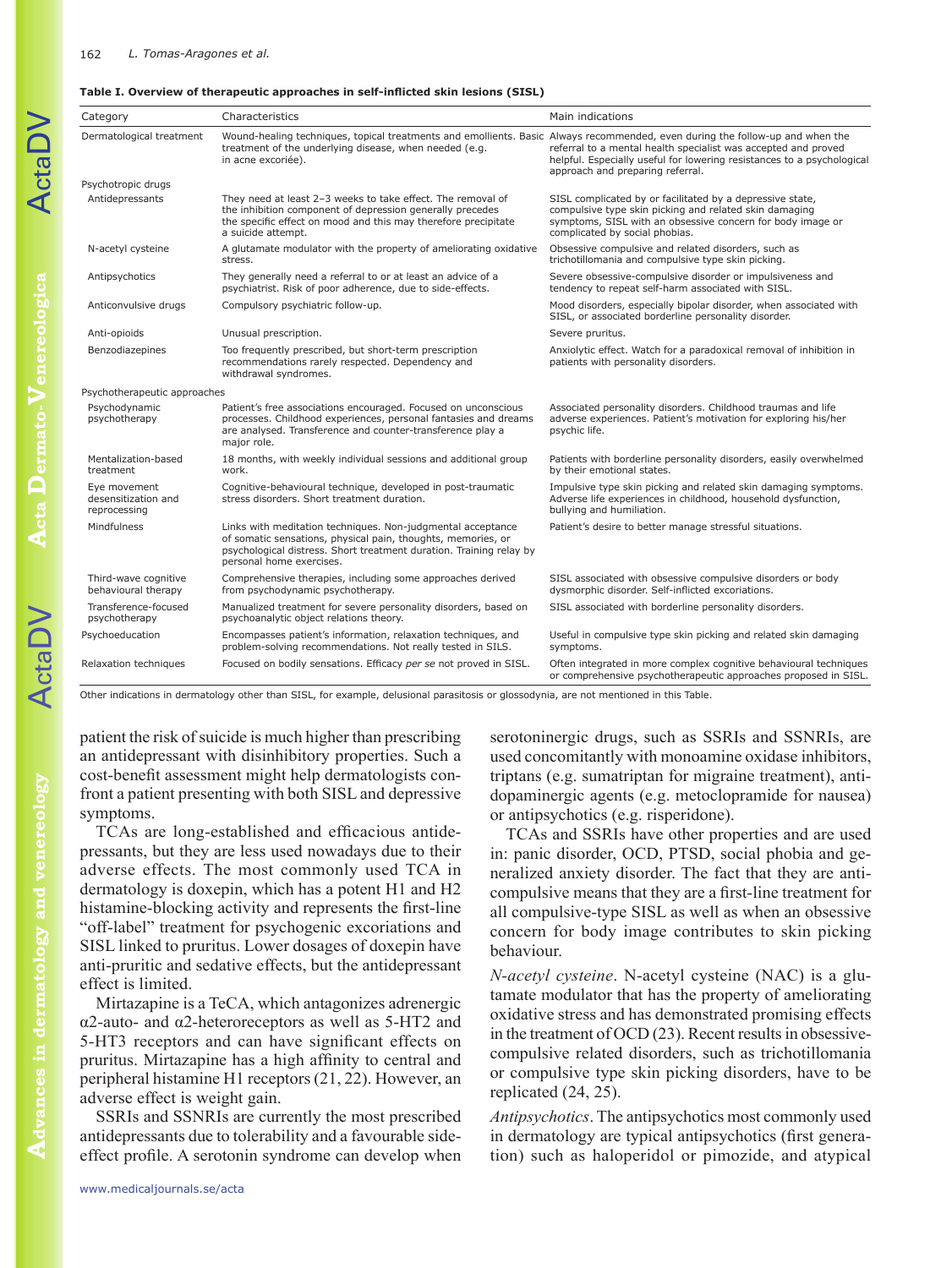#### **Table II. Antidepressants**

| Class                                                                  | General data and management rules                                                                                                                                                                                                                                                                                                     | Principal side-effects                                                                                                                                                                                                                                                                                                                                |
|------------------------------------------------------------------------|---------------------------------------------------------------------------------------------------------------------------------------------------------------------------------------------------------------------------------------------------------------------------------------------------------------------------------------|-------------------------------------------------------------------------------------------------------------------------------------------------------------------------------------------------------------------------------------------------------------------------------------------------------------------------------------------------------|
| Tricyclic antidepressants (TCAs)                                       | Long-established and efficacious, but less used nowadays<br>due to their adverse effects. Some TCAs, especially doxepin,<br>have potent H1 and H2 histamine-blocking activity, useful in<br>SISL linked to pruritus. Harmful in case of suicide attempt,<br>due to their cardiac toxicity.                                            | Anticholinergic effects: sedation, dry mouth, urine retention,<br>decreased gastrointestinal motility, blurred vision, narrow-<br>angle glaucoma; adrenolytic effects: orthostatic hypotension;<br>lowering of the seizure threshold and cardiac disturbances<br>that include QTc interval prolongation, conduction<br>abnormalities and arrhythmias. |
| Tetracyclic antidepressants (TeCAs)                                    | Easier to manage than TCAs. High affinity for central and<br>peripheral histamine H1 receptors. Usefulness of mirtazapine<br>in pruritus associated SISL.                                                                                                                                                                             | Weight gain.                                                                                                                                                                                                                                                                                                                                          |
| Selective serotonin reuptake inhibitors<br>(SSRIs)                     | The most used antidepressants nowadays, with SSNRIs.<br>Be careful when used concomitantly with monoamine<br>oxidase inhibitors, triptans (e.g. sumatriptan for migraine<br>treatment), antidopaminergic agents (e.g. metoclopramide<br>for nausea) or antipsychotics (e.g. risperidone). Useful in<br>compulsive spectrum disorders. | Sleep changes, sexual dysfunction and gastrointestinal<br>disturbances such as constipation, diarrhoea, nausea and<br>vomiting. Hyponatraemia. Possible serotonin syndrome<br>when additional serotoninergic agents are prescribed. Drug<br>interactions caused by hepatic metabolism through the<br>cytochrome P450 pathway.                         |
| Selective serotonin and norepinephrine<br>reuptake inhibitors (SSNRIs) | The most used antidepressants nowadays, with SSRIs.<br>Useful in somatic painful syndromes.                                                                                                                                                                                                                                           | Same side-effects than with SSRIs. Increased sweating. Blood<br>pressure raise.                                                                                                                                                                                                                                                                       |
| Serotonin modulators                                                   | For example, trazodone.                                                                                                                                                                                                                                                                                                               | Similar but fewer anticholinergic and adrenolytic effects than<br>TCAs and less cardiotoxicity.                                                                                                                                                                                                                                                       |
| Dopamine-norepinephrine reuptake<br>inhibitors (DNRI)                  | For example, bupropion. Also used to help people quit<br>smoking.                                                                                                                                                                                                                                                                     | Anxiety, irritability, restlessness, trouble sleeping, shaking,<br>hyperventilation, increased sweating, dry mouth, unusual<br>weight loss. Blood pressure raise.                                                                                                                                                                                     |

**Acta Dermato-Venereologica**

ActaDV

antipsychotics (second and third generation) such as risperidone, olanzapine, and aripiprazole. First-generation antipsychotics have several side-effects (extrapyramidal side-effects, orthostatic hypotension, blurred vision, constipation, urinary hesitancy, galactorrhea and amenorrhea). This has limited their use and explains the low treatment adherence (or interruption of the treatment) on the part of the patients. This must be taken into account with patients who are reluctant to recognize the psychological component of their problem. Second- and third-generation antipsychotics are better tolerated (less extrapyramidal effects), even though many of them have metabolic side-effects, including weight gain, hyperglycaemia, diabetes mellitus and lipid abnormalities.

Antipsychotics are prescribed in dermatology for treating delusory parasitosis, severe OCD associated with SISL or the impulsiveness and tendency to repeat self-harm that is also associated with SISL. In these cases, the involvement of a psychiatrist is highly recommended.

*Anticonvulsive drugs*. Anticonvulsive drugs (lithium salts, carbamazepine, oxcarbamazepine, valproic acid, lamotrigine, etc.) are commonly used in psychiatry for treating mood disorders (especially bipolar disorder), as an augmentation strategy for depression resistant to antidepressants and for severe affective regulation problems and the behaviour instability usually present in borderline personality disorders. Side-effects include weight gain, acne conglobata, hidradenitis suppurativa and psoriasis (with lithium therapy); erythema multiforme and Stevens-Johnson syndrome (with carbamazepine and lamotrigine). They can, nevertheless, be useful in some conditions associated with SISL, but require considered prescription and follow-up by trained mental health professionals.

*Anti-opioids*. Naltrexone has positive effects in syndromes associated with severe pruritus (see European guidelines for pruritus treatment (26)).

*Benzodiazepines*. Benzodiazepines are the most commonly prescribed anxiolytic drugs. Short-term prescriptions are recommended but rarely respected. Side-effects (sedation, alcohol intolerance, lack of concentration, driving disturbances, agitation, sexual dysfunction), the frequency of withdrawal symptoms (depression, seizures, autonomic nervous system disturbances), rebound symptoms (anxiety, sleep disturbances, restlessness) and the risk of dependence or abuse should be taken into account, especially for patients with personality disorders. A paradoxical removal of inhibition can be observed and should be watched for, especially in patients with personality disorders, facilitating self-harm behaviour.

#### *Psychotherapeutic approaches*

*Psychodynamic psychotherapy*. The concept of psychodynamic therapy has its origins in psychoanalytic theory. Psychodynamic therapy is also known as "insightoriented therapy" and focuses on unconscious processes as they are manifested in a person's behaviour. Analysis of early childhood experiences, as well as personal fantasies and dreams, can help improving self-awareness and understanding the influence of the past on present behaviour.

Psychodynamic therapy uses free association in a non-judgmental environment and takes advantage of transference and counter transference phenomena. "Transference" refers to the patient and is the repetition, in adulthood, of modes of relating to others (including doctors and psychotherapists), which were formed in infancy during early bonding (27). "Countertransference" concerns the doctor's emotional, conscious and unconscious reaction to the subject, in accordance with his or her own family, personal and professional experience.

Whilst psychodynamic therapy is one of the psychotherapeutic techniques that can be used as such, more specific and sometimes even manualized psychody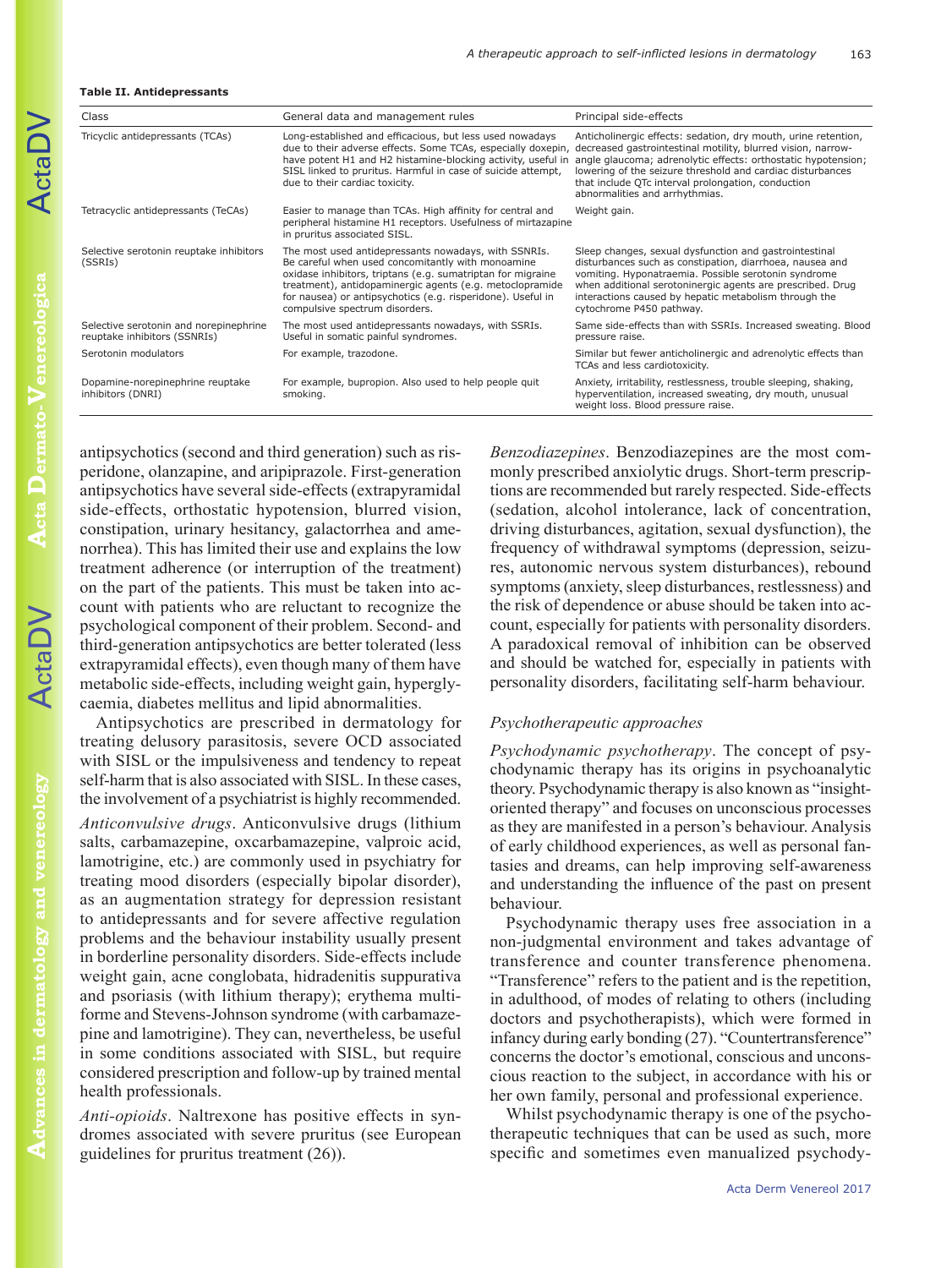namic techniques have been applied and tested with patients with SISL or other underlying psychiatric disorders (28).

At this stage it should be mentioned that the legitimacy of integrating a psychodynamic approach in an evidence-based practice of medicine is a long-debated issue. Nonetheless, the evidence for the efficacy of such approach is increasing (29).

*Mentalization-based treatment* (MBT) (30) was developed for patients with borderline personality disorders. It is based on the idea that the consideration of mental states, in oneself and others, should lead to a better understanding and management of one's self-harm behaviour. The goal of psychodynamic psychotherapy is for the subject to be able to deal with the mentalization of thoughts and emotions, especially in emotionally tense situations. Therapy takes place over 18 months, with weekly individual sessions and additional group work. In randomized-controlled studies (31) with an 8-year follow-up, efficacy was demonstrated by a lower number of suicide attempts (32).

*Eye movement desensitization and reprocessing* (EMDR) is a psychotherapeutic method developed for the treatment of trauma victims (33). In a recent article, Shapiro (34) reviewed all the randomized studies on EMDR therapy in treating psychological and somatic disorders and concluded that the technique can be successful in dealing with physically aggressive behaviour (pushing, grabbing, shoving, slapping, hitting). These are behaviours that are related to adverse life experiences in childhood, household dysfunction, bullying and humiliation. It has also been suggested that EMDR is useful for treating women who have experienced sexual violence (35).

*Mindfulness* is inspired by Buddhism and based on the non-judgmental acceptance of somatic sensations, physical pain, thoughts, memories, or psychological distress. There are 4 mechanisms: attention regulation, body awareness, emotional regulation, and change in one's self-perspective (36). Mindfulness has been described as effective with somatization disorders, addictive behaviour, bodily distress syndrome (37) and PTSD (38).

*Third-wave cognitive behavioural therapy*. The "first wave" comprised the scientific behavioural therapies developed from the 1950s to the 1980s; the "second wave" is considered to be the CBTs that were popular between 1980 and 1990; nowadays, the "third wave" is denominated as a group of cognitive-emotional behavioural therapies that include: acceptance and commitment therapy (Hayes); schema therapy (Young), dialectical behaviour therapy (Linehan); cognitive behavioural analysis system of psychotherapy; functional analytic psychotherapy; and integrative behavioural couple therapy (39). Schema therapy has been used with OCD (40) and small-group intensive CBT was found to improve OCD symptoms and cingulate neurochemistry

(41). Furthermore, it has been argued that it is more effective than anxiety management in treating body dysmorphic disorders (BDD) (42).

Self-inflicted excoriations have been improved with CBT (43).

*Transference focused psychotherapy*. Transferencefocused psychotherapy (TFP) is a manualized, evidencebased treatment for borderline and other severe personality disorders that is based on psychoanalytic object relations theory. The treatment contracting/setting the frame, managing countertransference, and the interpretative process are 3 critical components of TFP (44). It is used to treat borderline personality disorders (45), which is often the personality disorder underlying SISL.

### *Psychoeducation*

Psychoeducation has not really been studied in patients with SILS, although it is important for understanding skin reactions. The stress-symptom axis, tension-relief relaxation, problem-solving in helpless situations and neurogenic inflammation may offer additional explanations for the unknown origin of some skin symptoms. In PTSD, habit reversal techniques (see further on), skills training and avoidance of triggering situations could achieve positive results.

## *Relaxation techniques*

In general, relaxation techniques involve refocusing attention, concentrating on tranquillity and increasing awareness of the body. Relaxation was one of the first non-pharmacological treatments recommended by dermatologists (46). However, the use of relaxation as a stand-alone therapy seems to have a little effect on stress, anxiety and depression (47). Relaxation techniques include: autogenic relaxation (Shultz); progressive muscle relaxation (Jacobson); visualization; and deep breathing. They can be combined or present overlapping features with other similar therapeutic approaches, such as hypnosis, massage, meditation, Tai chi, yoga, biofeedback, music and art-therapy. Relaxation techniques are a main component of CBT and in habit reversal.

# **SPECIFIC THERAPEUTIC APPROACHES TO SELF-INFLICTED SKIN LESIONS**

### *SISL classification*

The SISL classification proposed by the ESDaP Group defines 4 main categories (1):

- Non-hidden and non-denied underlying behaviour: skin picking and related skin damaging symptoms – compulsive spectrum.
- Non-hidden and non-denied underlying behaviour: skin picking and related skin damaging symptoms – impulsive spectrum.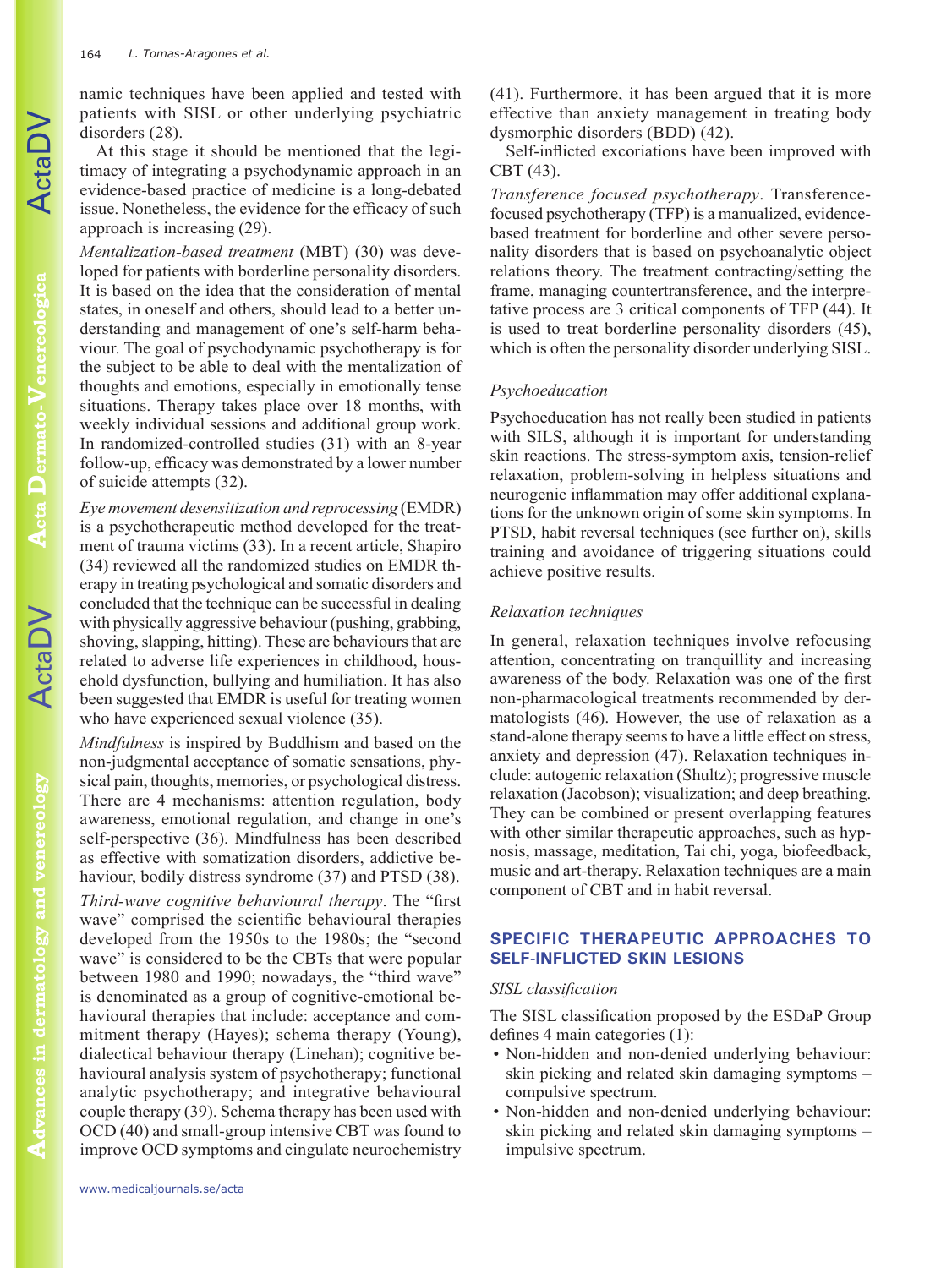- Hidden or denied underlying behaviour with no external incentives: factitious disorders in dermatology.
- Hidden or denied underlying behaviour with external incentives: malingering in dermatology.

This sequence of clinical categories will be followed to offer recommended or specific therapeutic approaches in SISL.

# **RECOMMENDATIONS AND SPECIFIC TECH-NIQUES FOR THE MANAGEMENT OF SELF-INFLICTED SKIN LESIONS**

# *Skin picking and related skin damaging syndromes – compulsive spectrum*

The compulsive spectrum of SISL indicates obsessivecompulsive behaviours as the cause of the skin symptoms. Examples of such behaviour would be face picking (acne *excoriée*), nose picking, trichotillomania and onychotillomania.

# *Comorbidities*

There may be skin lesions (e.g. acne *excoriée*) before onset of the obsessive-compulsive behaviour although patients can start skin picking with no previous skin lesions (e.g. onychotillomania). The most frequent underlying comorbidities are: anxiety disorders (including the whole spectrum of OCD); depression; dissociation disorders; obsessive-compulsive personality disorder; borderline personality disorder; and body dysmorphic disorder (BDD), which is related to face skin picking in acne *excoriée*. BDD is also a possible comorbid disorder in other compulsive skin picking syndromes, such as trichotillomania (48).

# *Communication options and emotional structure*

The patient probably has an obsessive behaviour disorder that is easily diagnosed by the doctor on asking about behaviour at home or in stressful situations. Patients usually have feelings of shame and guilt. They are therefore reluctant to spontaneously disclose or admit this behaviour. Subjects may not trust the doctor, so the first step is to develop an open and confident relationship (see "General Principles"); non-judgmental communication is essential. Patients will have often tried to resist the behaviour, so comments like "You should stop doing it" are not helpful. Family members should be advised not to prohibit the behaviour, unless an agreement between the patient and his/her relative is reached which helps the patient to be aware of the behaviour; if the repetitive behaviour occurs when the patient is in a state of altered consciousness (dissociative state), external support can be useful.

Doctor–patient communication should be aimed at shared decision-making regarding options for avoiding

the obsessive behaviour and focusing on the emotions of guilt and shame. A basic therapy option is the behavioural analysis of the situations where the obsessive behaviour arises or the identification of specific emotions or thoughts that lead to the skin lesions. Naming and defining the obsessive-compulsive mechanism can provide relief for the patient (this is not the case with factitious disorders). Suicidal ideation and attempted suicide are not frequent with this type of SISL.

165

# *Specific therapeutic options*

- Dermatological treatment: dermatologists should employ their usual treatment strategies but must be aware that they (alone) may not be sufficient. A systemic treatment, such as isotretinoin, is not recommended if severe depression has already been diagnosed. Careful cleaning and good hygiene (anti-acne) can help avoid face picking (acne excoriée). The cosmetician, dermatologist, aesthetician or nurse should manage the skin (not the patient). With hair pulling, hair medication or special hair cosmetics are not recommended unless there is infection. The same is true for onychotillomania, unless dressing the nails at times when the behaviour occurs (usually in the evening or in stressful situations). Artificial nails, manicure and other cosmetic options may be considered.
- Antidepressants: with underlying anxiety disorders, including obsessive-compulsive behaviour, antidepressant drugs, especially SSRIs, are recommended (49). Some recent studies (not well controlled and not randomized) have indicated that fluoxetine and venlafaxine may produce positive results with skin picking (50–52), although a double-bind trial of fluoxetine in pathological skin picking did not demonstrate significant efficacy. Case-controlled studies have analysed antidepressant therapy with hair pulling (see below).
- Other psychotropic drugs: antiepileptic drug therapy with oxcarbazepine was shown to have limited success (53) in trichotillomania patients; Van Ameringen et al. (54) reported positive results using neuroleptic olanzapine for the same condition. The use of these drugs should always take the possible side-effects (obesity and overweight) into account. N-acetyl cysteine has also shown some promising results, not only in classical OCD, but also in pathological skin picking (23–25).

# *Cognitive behavioural therapy*

In general, studies indicate that cognitive behavioural therapy for skin picking is the most effective treatment. Stein et al. (55) advanced the "A-B-C model" of habit reversal for hair pulling and skin picking ("A" – affect regulation; "B" – behavioural addiction; "C" – cognitive control).

The "habit-reversal therapy" for trichotillomania consists of 4 main components: (*i*) self-monitoring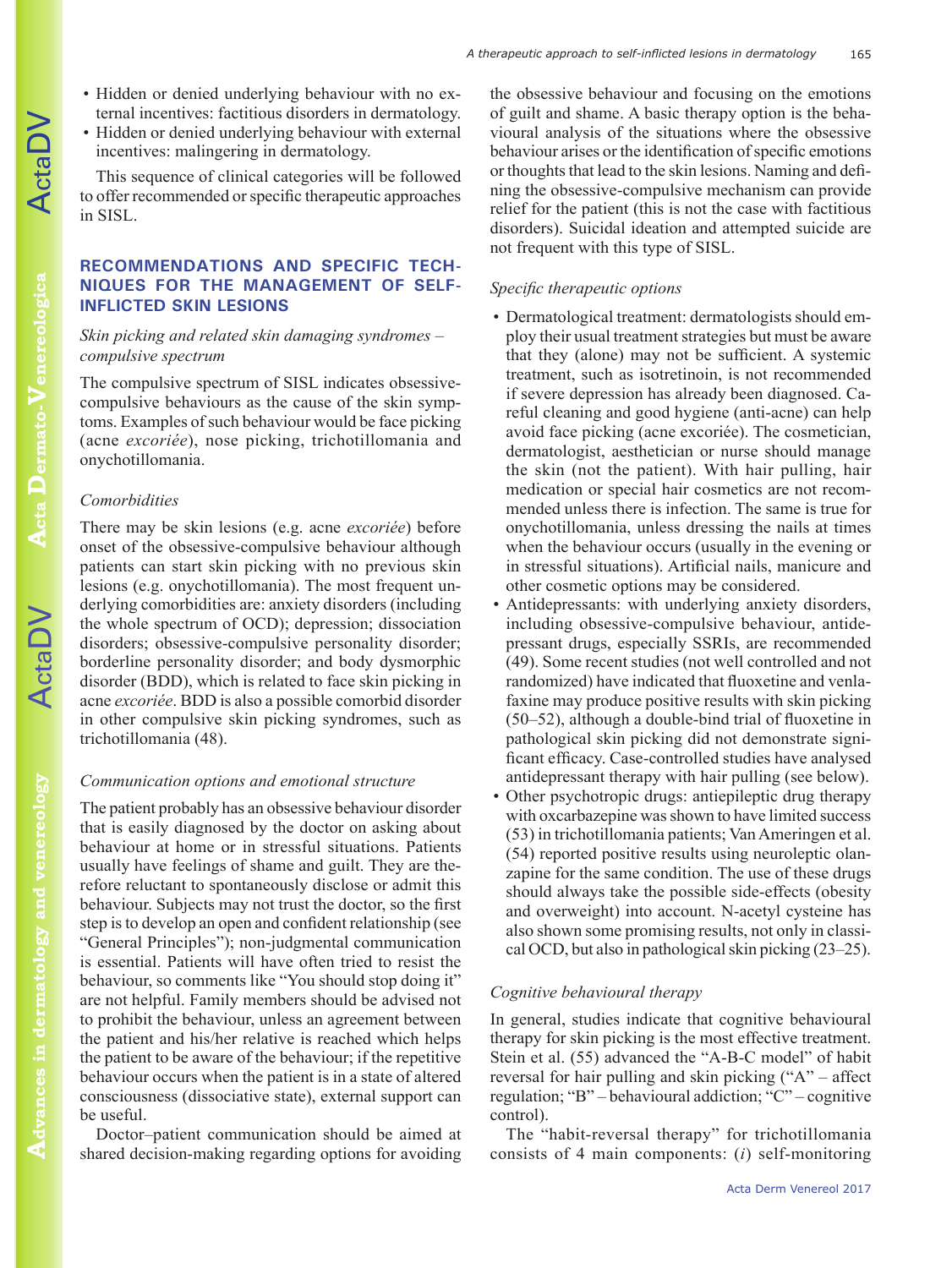(the patient keeps a record of hair-pulling behaviour), (*ii*) awareness training (increasing patient's awareness of both hair-pulling behaviour and high-risk situations that frequently trigger hair-pulling behaviours), (*iii*) stimulus control (techniques dedicated either to decrease opportunities to pull hair or to interfere with or prevent pulling, as for example wearing gloves in high-risk situations), and (*iv*) stimulus-response intervention (developing activities to substitute, such as deep muscle relaxation or taking a walk, when the desire for hair pulling occurs) or competing response intervention (engaging in a physically incompatible behaviour to the pulling for a short fixed period of time or until the urge goes away) (55–57).

Habit reversal techniques aimed at stopping the OCD seem to have positive outcomes: in 2006, Teng et al. (58) undertook a pilot investigation on habit reversal treatment in chronic skin picking and Twohig et al. (59) studied acceptance and commitment therapy as a treatment for the same problem. However, few scientific papers with small numbers of patients have been published, thus evidence is limited.

Cognitive interaction using a diary (as with food allergy sufferers) is another option for establishing more conscious self-treatment. The positive cognition increases when the patient and the dermatologist jointly set the goal of desisting from the skin picking or hair pulling behaviour; for example a 2- or 3-day period could be agreed, if the patient complies then they may give themselves some kind of reward.

If the dermatologist feels it is impossible to introduce these kinds of therapy options, a mental health specialist should be contacted. The organization of a team that includes a general practitioner, a mental health professional, specialist nurses, etc. is recommended.

A systematic meta-analysis published in 2007, based on 7 randomized studies comparing pharmacological (clomipramine or SSRIs) and behavioural treatments (habit reversal therapy) for trichotillomania demonstrated that the effect size of habit reversal therapy was superior to pharmacotherapy. Furthermore, it demonstrated that only clomipramine (not SSRIs), was superior to placebo (57). A more recent meta-analysis published in 2014 by McGuire et al. (60) confirms the superiority of behaviour therapy to pharmacological treatments; especially for behaviour therapy trials that used mood-enhanced therapeutic techniques. Clomipramine exhibited larger effect sizes relative to SSRIs, but the difference was not statistically significant.

If there are life-long problems, specific problems with emotional communication, or if underlying anxieties appear, patients with acne excoriée, trichotillomania or another disorder belonging to the compulsive spectrum of SISL might benefit from psychodynamic psychotherapy. This of course will depend on the time-frame and the availability of such therapists.

#### *Prognostic aspects*

If patients are able to accept the diagnosis of OCD the prognosis is generally favourable. Non-acceptance may indicate more severe personality problems and the specific therapeutic aspects of SISL should be considered. The relationship with the dermatologist is probably the most important prognostic factor. The presence of an impulsive component in compulsive type skin picking disorders is generally considered as an index of severity (61) and pushes some psychiatrists to support the categorization of skin picking disorders as an impulsive control disorder, rather than an obsessive compulsive related disorder (62). The phenomenology of trichotillomania and pathological skin picking, especially the fact that these behaviours are not always triggered by obsessional thoughts and can begin without the person's awareness, contrarily to classical OCD, led some authors to reject the DSM-5's new category of obsessive-compulsive and related disorders (OCRDs) and along with its content on both scientific and logical grounds (63).

# *Skin picking and related skin damaging syndromes – impulsive spectrum*

As mentioned by the ESDaP group, impulsive skin picking and related skin damaging syndromes are acts of uncontrolled aggression to the skin. These behaviours frequently offer rapid, but short-lived, relief from a variety of intolerable conditions, providing vital support for the patient, aiding their psychological survival, albeit in a pathological state" (1). This spectrum of disorders is most common in adolescence.

#### *Comorbidities*

Impulsive skin picking usually involves more personality disorders than the obsessive-compulsive type; borderline personality disorders, narcissistic personality syndromes and antisocial personality disorders are frequent. Substance abuse, risk-taking behaviour (binge drinking, illegal drug use, promiscuity, unprotected sex, etc.) and eating disorders could also be present. A history of sexual, physical and/or emotional abuse (especially in childhood and puberty) with post-traumatic stress may have impaired the emotional regulation capacity of these subjects. Less severe impulsive SISLs can correlate with mood disorders.

#### *Communication options and emotional structure*

Impulsive-type SISL lesions can also be referred to as "non-suicidal self-injury": the deliberate, direct destruction of body tissue without conscious suicidal intent. The most common forms are biting, cutting, scratching, hitting and burning. These kinds of self-injuries are not specific to psychiatric populations, although they are more frequent in this group. In 2007, an observational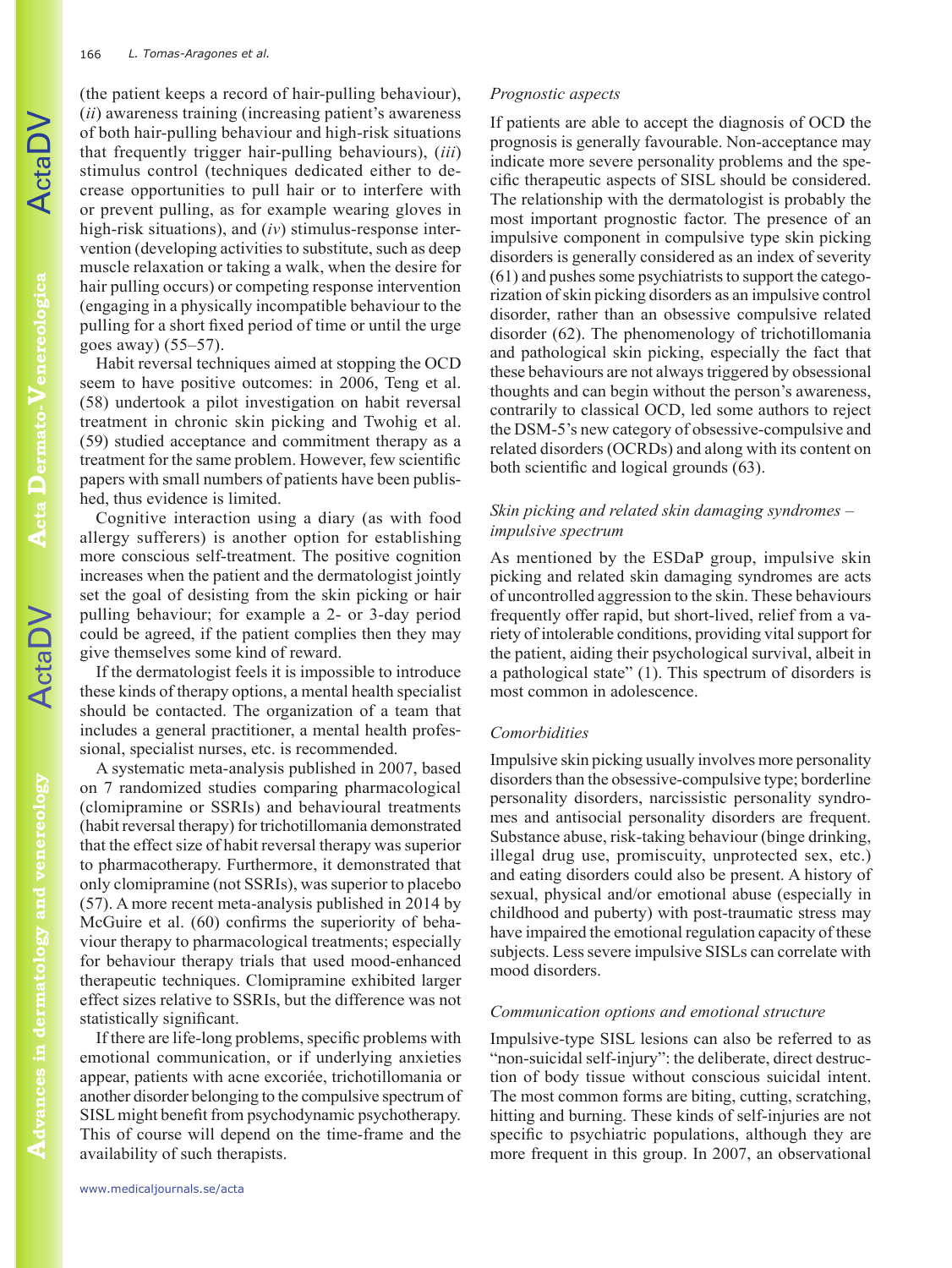study on a population of adolescents (6) found that up to 46.5% had committed some form of non-suicidal self-injury during the past year and 28% were moderate or severe cases. This high prevalence of non-suicidal self-injury observed in a community sample, and not in clinical population, indicates that this phenomenon can be overlooked unless open-ended questions are tactfully asked to inquire about the behaviour. Therefore, it is important to have established a relationship of trust before approaching these issues. In general, there is a tendency among young people to trivialize this behaviour, which can range from minor to severe self-injury. Minor selfinjury is often not recognized or may be denied as pathological behaviour as it would correspond to a normative expression of teen culture. However, moderate and severe forms are generally associated with personality disorders and other self-harm behaviours, such as drug abuse, eating disorders, risk taking behaviour, bone breaking, falling, jumping, etc., as well as suicidal ideation and suicidal attempts. Some authors (64–66) have tried to attribute multiple functions to non-suicidal self-injury, such as to relieve negative emotions, to relieve negative thoughts, to self-punish, to set boundaries with others, to feel something (even if it is pain), to provide a sense of security or control, to get attention, etc. Of course, puberty is accompanied by body transformations and sexual arousal, which can be difficult to handle and contain for some, and may lead to self-inflicted behaviours as a mean of tension relief. Males seem more likely to self-harm as a means to communicate or influence others; females are more likely to engage in self-harm for relief of intra-punitive issues, such as self-hatred, depression or loneliness. Aside from gender differences, it appears that positive and negative reinforcement and acceptance incite repetition, trivialization and amplification of nonsuicidal self-injury behaviour.

### *Specific therapeutic options*

After unambiguous diagnosis and definition of the type of impulsive behaviour, the first step is to discuss the different options for ending the harmful behaviour. Unlike obsessive-compulsive behaviour, the impulsive state is not repeated chronically. It is also unusual for the patient to harbour feelings of shame or guilt.

Patients are generally willing to talk about their impulsive behaviour. Relief of tension is a typical motivator and the physician should raise this issue, as it is possible that the patient will not be aware of it. Some patients are not psychologically disturbed, but indulge in impulsive self-harm in imitation of their peer-group without understanding the potential long-lasting effects of scars and wounds. Intolerance and frustration could be the cause of the impulsive behaviour.

Impulsive behaviour is also characteristic of patients with severe destructive personality problems: borderline personality disorders, narcissistic personality disorders and PTSD in which the impulsive self-harm is only one symptom of the condition.

Impulsive-type SISLs can be considered as a risk factor for suicide, especially in male adolescents (67). Suicidal ideation and suicide attempts are much more frequent with this type of self-harm, and the physician should always take this into account when dealing with the patient (see general principals on suicidal ideation management). Sometimes the impulsive-type of skin lesion, even if it is not a severe dermatological symptom, can be the final signal from the patient before suicide is attempted; a self-harm risk assessment is therefore recommended.

- *Dermatological treatment*. There is no specific dermatological treatment for the impulsive spectrum of SISL. Patients will often come to the dermatologist for the treatment of scars or another skin problem and the skin picking behaviour will appear as secondary symptom. Asking for help with the scars is a positive sign for the prognosis; topical treatment should be offered.
- *Psychotropic drugs treatment for impulsive spectrum of SISL*. As with borderline personality disorders, antipsychotics can reduce tension and control impulsiveness. Adherence can be a problem and compliance is often poor. If psychotropic drugs are indicated, the dermatologist should liaise with a mental health specialist: risperidone, promethazine, carbamazepine, haloperidol, valproate acid, starting at low dosages are clinically employed. A Cochrane review (68) states that studies with antidepressants (mianserin, nomifensine, paroxetine) compared with placebo controls, found no evidence of a reduction of self-harm behaviour.
- *Psychotherapy in impulsive spectrum of SISL*. The psychotherapeutic treatment of the impulsive type of SISL is made more difficult when patients trivialize their problems. However, psychotherapy seems to be the most effective long-term treatment option. The role of the dermatologist is vital for motivating and encouraging the patient with this kind of therapy.

A cognitive behavioural approach could begin with a discussion on impulsive situations, with the aim of determining emotional triggers for the actions. This could lead to a strategy for dealing with the "point of no return" some minutes or seconds before the self-harm begins (squeezing a small ball in the hand; pinching the skin; pulling an elastic band to the skin at the arm/ hand; putting emotions in a "safe place", the "treasure" box philosophy"; turning attention to external stimuli; communicating with others etc.).

Linehan's dialectic behavioural therapy (69) and transference-focused psychotherapy (44) for borderline personality disorders are recommended. A mindfulnessbased approach (70) is another option for psychotherapy.

In adolescents, family therapy should be considered, especially if eating disorders are also present.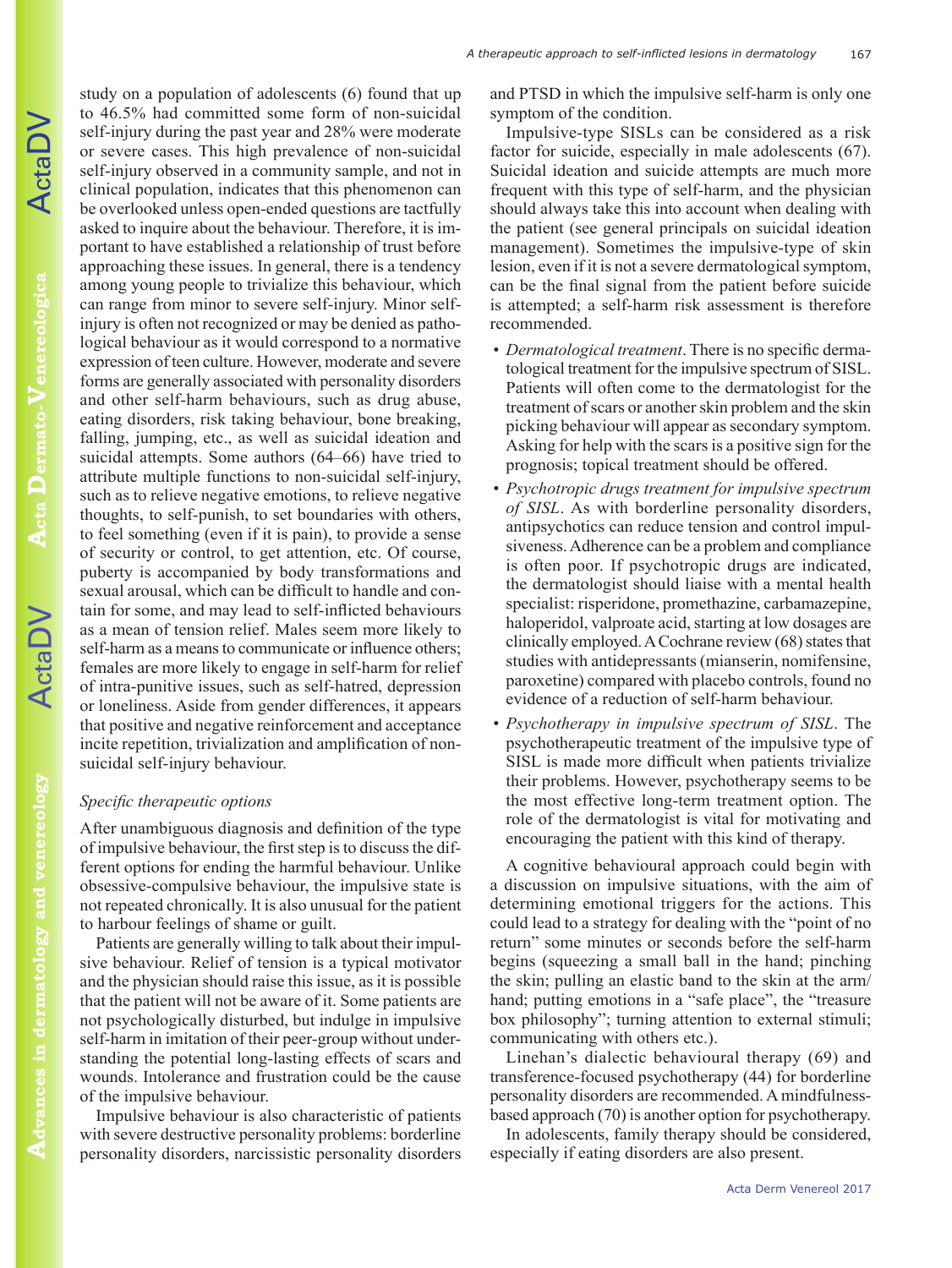### *Prognostic aspects*

The first-line goal should be to lower the frequency of the impulsive behaviour. Without therapy, the prognosis is poor, suicidal ideation and suicide attempts are common and the self-harm will probably continue (in approximately 46.5% of patients, according to Lloyd-Richardson et al. (6). If patients have access to, and are able to accept mental health treatment, the prognosis is positive, but this obviously depends on the severity of the underlying personality problems.

# **FACTITIOUS DISORDERS IN DERMATOLOGY**

Factitious disorders in dermatology are defined as the induction of skin lesions by the patient: this induction is kept secret until an appropriate relationship with a caregiver is established. The subject may be aware that he or she is driven to create the lesions, or in some instances the activity may take place in a dissociative state outside the patient's awareness. Dermatitis artefacta, factitious dermatitis or dermatitis factitious are often synonymously referred to as factitious disorders. We already recommended the avoidance of these terms and their replacement by the term "factitious disorders in dermatology", since dermatitis suggests underlying inflammation (1). Lesions are usually seen in areas that are available to the handedness of the patient; the most frequently affected sites are the face, arms and legs. Factitious disorders can also occur in children and adolescents, but this syndrome has to be differentiated from Polle's syndrome or Munchausen syndrome by proxy, where a subject, most often the mother, may artificially cause a skin disease in her own child.

The main motivation is assumed to be a method for coping with a severe psychological background and a preference for the sick role with no immediate tangible benefits. Factitious disorders in dermatology are at least twice as frequent in women as in men.

# *Comorbidities*

Cutaneous lesions can be accompanied by other factitious disorders; for example, a chronic fever due to the manipulation of the thermometer. These associations may complicate and delay the diagnosis, which is always difficult to establish.

Patients presenting factitious symptoms sometimes describe demonstrative and dramatic problems and give false information on their medical history ("pseudologia fantastica"); they may speak of many hospital stays and show numerous scars from surgical procedures ("doctor and hospital shopping"). This is characteristic of Munchausen's syndrome, a clinical subtype of factitious disorders, more frequent in men than in women. In Munchausen's syndrome, self-harm is often delegated to the care providers.

Borderline personality disorder, substance abuse, somatoform pain disorder, conversion disorders, sexual disorders, dysthymia and suicide attempts are frequently associated with factitious disorders (71, 72). Substance abuse, eating disorders and personality disorders are more frequently associated with factitious disorders involving direct self-harm (scratching, cutting, burning) than in those involving indirect self-harm (use of medication, chemicals or infectious substances); in these cases, anxiety disorders, adaptation disorders and somatoform disorders are more frequent. Mood disorders seem to be common in both types of factitious disorders (73). Depression can precede the onset of a factitious disorder.

Patients with borderline personality disorder have often experienced abandonment, family separation or hospitalization in their childhood, resulting in intense affective dependency, which explains the sensitivity of these patents to separation, mourning and emotional disappointment. These situations very often re-open old wounds of abandonment. Concomitant or family physical disease (especially if it affects a close family member) is a common association (74).

Some participants in the ESDaP Group suggest the possibility of a paranoid personality when a factitious disease occurs in a man.

# *Communication options and emotional structure*

*Communication between the patient and the healthcare providers*. Patients with a factitious disease often model their relationship with the doctor on relationships they have had with parental figures or relatives. They may see any close relationship as bearing a threat of betrayal, abandonment and even aggression. This can explain the ambivalent attitude of many factitious disorder patients towards their physicians. Although a good initial relationship may develop, sufferers will demand more and more attention, care, and medication. This is often followed by disappointment, ignorance and even an accusatory attitude; expectation and rejection, love and hate, may therefore coexist. The effects produced by a factitious skin disorder on others will reproduce this ambivalence. Damaged skin represents both a call for help, an appeal for care and love, and a means of distancing from others, defying and aggressively manipulating those who are perceived as unreliable or even dangerous.

It has been suggested that patients with a factitious skin lesion seek painful sensations to create an "envelope" of suffering to restore their bodily and psychological boundaries, which they perceive as damaged. By damaging their skin and by lying about the cause of their "skin disease", patients with factitious skin lesions not only reset their own limits, but also acquire an identity: a "surface identity" or "patient identity" that is a camouflage for their internal emptiness. Through illness, the subject may establish a relationship, if only with a healthcare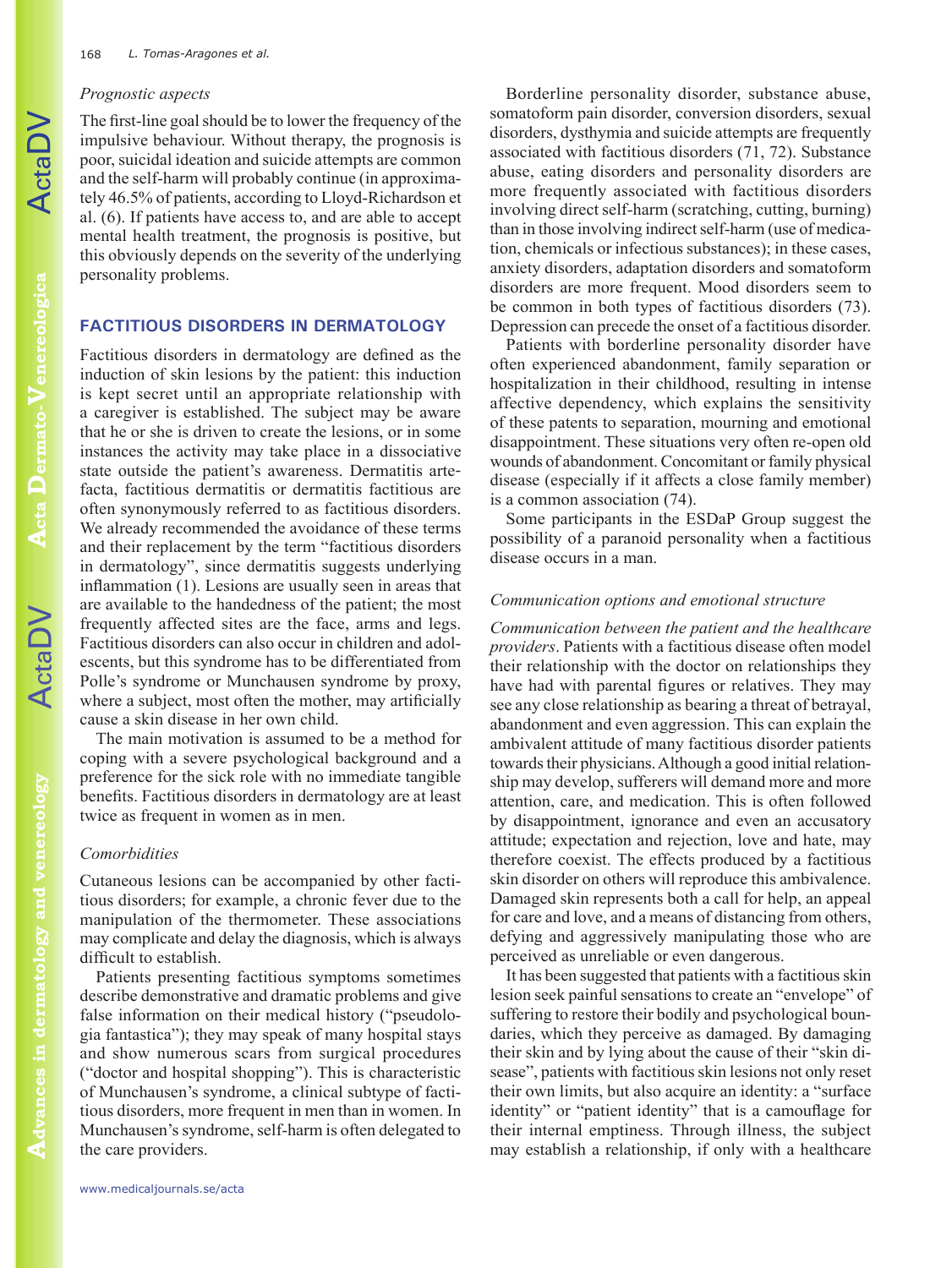ActaDV

provider. The healthcare provider will provide the patient with the skin and body care that was acutely inadequate or completely lacking in childhood.

*Patient–dermatologist communication*. It can be difficult for the dermatologist to accept that a patient is responsible for their own lesions; acknowledgement means jeopardizing the doctor–patient relationship as the physician may feel that they have been manipulated. However, avoiding this possibility risks the reinforcement of the patient's position, allowing them to believe in the reality of their condition and this, in turn, can strengthen the patient's masochism and cause them to increase the production of lesions.

If the dermatologist is capable of contemplating the possibility of psychological suffering and understanding that self-produced lesions are the expression of that suffering, it is easier to diagnose a factitious disorder. This enables early diagnosis and avoids the deterioration of the doctor–patient relationship. In a hospital setting, supervision by an external mental health professional (for example, a psychoanalytical supervisor) can improve screening for factitious disorders (73).

If a dermatologist does not feel sufficiently confident to manage the psychological aspects of a skin condition that they suspect is self-produced, they should (at least in the initial stages) refer the patient to a dermatologist that is more experienced in this pathology, or to a psychiatrist–psychotherapist or psychologist. This should be done as soon as possible because a late referral to a mental health specialist may cause the therapist to be viewed as the person who forces the patient to admit to self-harm. Patients with factitious skin lesions rarely refuse a first meeting with a psychiatrist–psychotherapist or psychologist, as long as they do not feel rejected by their dermatologist.

Screening and objectively identifying a depressive condition is a means for the dermatologist to broach the subject of the psychological and emotional state of the patient with a factitious skin lesion and it may be used as the basis of a request for help to a mental health specialist.

Attempts should be made to adhere to appointment schedules and to create a safe and accepting environment during the consultation (74). It is preferable to avoid any reference to the physical mechanisms causing the lesions, and to focus on "stress" as the probable mediator; this may be easier for the patient to accept and could be a rationale for the introduction of psychotherapy or a psychiatric consultation. Referring to a mental health specialist could be interpreted as a subtle means to force the patient to confess responsibility for the lesions.

*Communication between a dermatologist and healthcare teams*. When a person with a factitious skin lesion is hospitalized, the healthcare team must work together to determine a common approach and to maintain the links between the various healthcare providers; they should also offer support to fellow workers and deal with any feelings of irritation, aggression or rejection towards the patient that can be caused by a sense of manipulation and ambivalence. If these feelings are not addressed, they can lead to the prescription of unnecessary medication or even surgical procedures that could be dangerous for the patient. This could ultimately result in the development of a sadomasochistic relationship between the factitious skin lesion patient and the healthcare provider.

*Communication between the dermatologists, patient's relatives and his/her general practitioner*. Precautions must be taken when informing relatives (and even the patient's general practitioner), of the condition. The dermatologist should emphasize the seriousness of the psychological suffering that is expressed through the SISL. Relationships with relatives can be uncomfortable: the family are often angry and accusatory and believe that the physician is incompetent (75). The relatives may have noticed the suffering of the patient and can play a role as a mediator in resolving family conflicts. It is important that the relatives are not told that it is the patient that is responsible for their own lesions (unless this is first suggested by the relatives themselves). Dermatologists should be aware that some general practitioners are reluctant to consider the possibility of a SISL and may tell the patient that the diagnosis of self-harm is the idea of the dermatologist, thereby jeopardizing the therapeutic approach.

#### *Specific therapeutic options*

Factitious cutaneous disorders are probably the most complex of all self-inflicted skin lesions. Treatment objectives are more easily achieved when the dermatologist is non-judgmental about the patient's condition and has acquired specific skills for treating it. There are very few publications that encourage the physician to confront patients suspected of self-harm behaviour: most authors argue that conflict is counter-productive and even dangerous (76–78). Aggravation of the lesions, breaking contact with the healthcare team, becoming delirious and even suicide have been reported in cases where patients have been directly questioned on their responsibility for the lesions.

Dermatological treatment is of particular importance with factitious skin lesions because the underlying causes are not usually hidden or denied. Occlusive dressings (especially standard plaster casts), which allow the skin lesions to heal completely (confirming self-infliction) may be applied and local treatments such as antiseptic solutions, antibiotic ointments and healing ointments may be prescribed. After antimicrobial susceptibility testing, antibiotics may be used to treat secondary infections of the skin, subcutaneous tissues and, occasionally, bacteraemia or septicaemia.

Surgical procedures that are often requested by patients with Munchausen's syndrome should be avoided.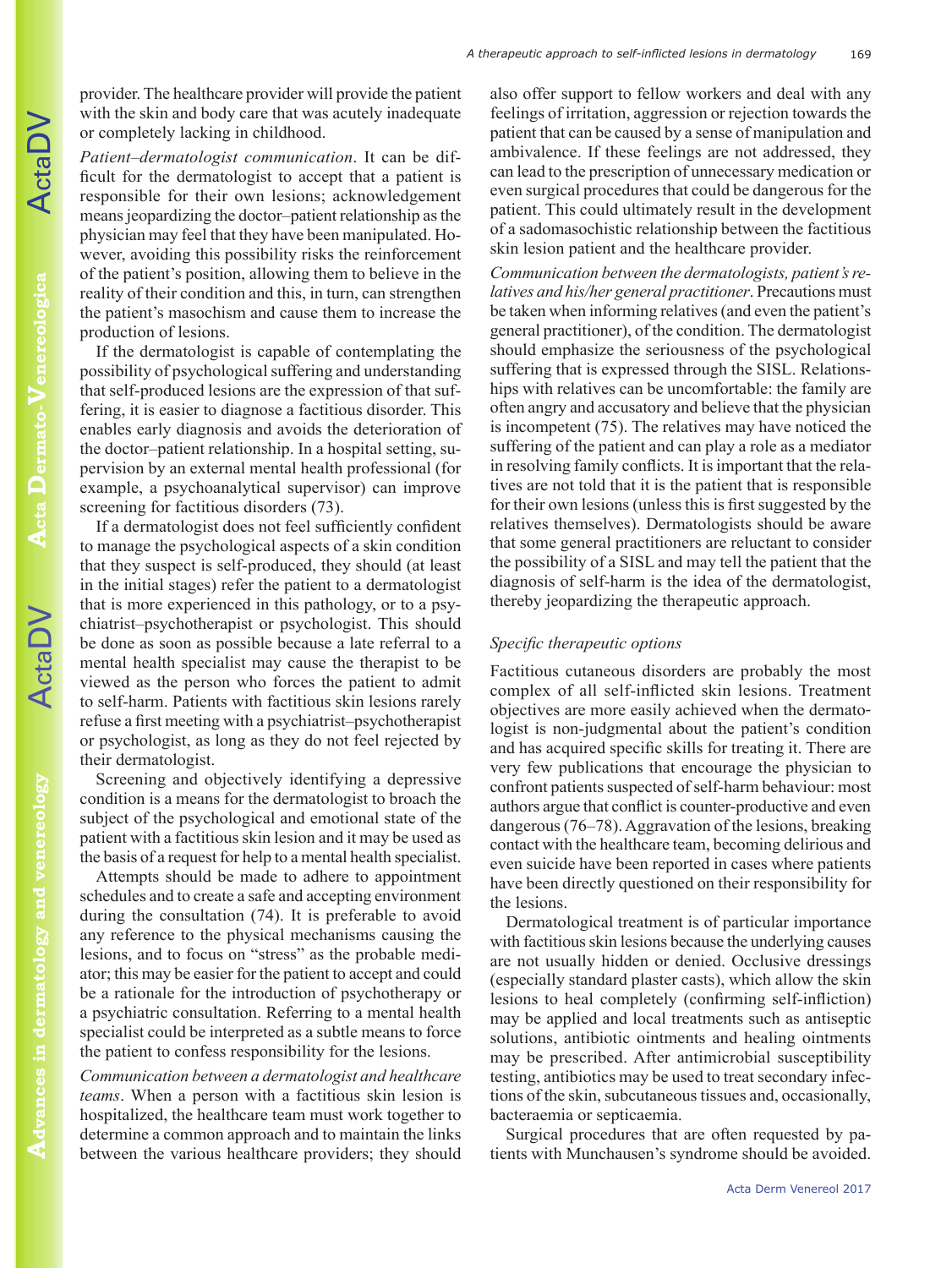Reparative plastic surgery should only be considered in collaboration with a psychiatrist-psychotherapist, only after the skin has healed and on the condition that a marked improvement has been observed in the patient's psychological state.

Antidepressants can be useful with associated depressive syndromes and for encouraging the patient to accept a psychological approach. Tranquillizers and antipsychotics can treat underlying impulsiveness or emotion regulation disorders, especially in cases of severe comorbid personality disorders, but they should only be used after careful consideration: there is a risk of abuse and of damaging the trust that has been built up between the doctor and patient.

Several, previously described, approaches for managing borderline personality disorders underlying SISL can be applied. The therapist must have experience in treating this type of condition and be able to adapt to the very special personality of patients with factitious disorders; progress is slow and sufferers have great difficulties in verbalizing their feelings and conflicts.

In contrast to the defeatist position found in some publications (79, 80), the ESDaP Group believes that a psychological and psychodynamic approach can be successful with these patients, as long as the psychotherapist is convinced of the possibility of success and is prepared to persevere (81). The psychotherapist's awareness of counter-transference feelings and support or individual supervision in the follow-up period can result in more positive outcomes.

#### *Prognostic aspects*

In adolescents, factitious disorders often represent "a cry for help". In general, the early onset of a factitious disorder has a better prognosis than late onset. This is also true with mild forms of factitious skin lesions and in cases in which the lesions are produced in a dissociated state. As always, the quality of the psychotherapeutic relationship is a significant factor.

#### **MALINGERING IN DERMATOLOGY**

Malingering is the production or feigning of a wellknown symptom or lesion by the patient. The patient is aware that the lesion is self-inflicted, but will deny responsibility with the aim of gaining a social or financial advantage. In dermatology, patients may intentionally aggravate the symptoms of pre-existing skin conditions, but they may also cause *de novo* skin lesions. The term "malingering" is often used to describe the aggravation of a pre-existing lesion, whilst "simulation" refers to feigning a subjective symptom or the creation of a new lesion. There will be no prior history of self-harm and the patient will rarely admit to the behaviour. The doctor–patient relationship is therefore complicated and the

first step is to validate diagnosis (careful observation of the patient's behaviour, dressings that make self-harm more difficult, etc.).

#### *Comorbidities*

Comorbidities cover the full spectrum of personality disorders, especially antisocial personality disorders and Munchausen's syndrome. An illustrative example would be a real-life case that was brought before one of the authors of this paper: a middle-aged woman with an allergy to bee stings suffered sexual abuse at her job, she deliberately instigated contact with the insects (her husband was an apiculturist) and the presentation of the consequent symptoms of anaphylaxis and Quincke's oedema meant she was able to avoid work. It took a number of years before this was recognized and the patient was able to discuss the problem.

#### *Communication options and emotional structure*

Communication should be aimed at offering comfort and suggesting explanations for the condition. The objective is that the patient becomes able to disclose and talk about the underlying problem. Collaboration with the general practitioner and other health professionals is recommended.

#### *Specific therapeutic options*

No specific therapy options have been described for malingering. Each case is different and an individual approach with close supervision is advisable.

#### *Prognostic aspects*

If the patient cannot be convinced to undergo therapy, the prognosis is not favourable.

## **CONCLUSION**

Dermatologists often lack therapeutic strategies for dealing with patients who present SISL. This article aims to help dermatologists without psychotherapeutic training to deal with such patients. Ideally, treatment should be initiated during the dermatology consultation, and delaying this treatment may lead to repetitive behaviour, making it more and more difficult to treat. The therapeutic recommendations put forward in this paper are based on the review of the literature and on the experience of a group of dermatologists, in collaboration with mental health specialists. These recommendations are not exhaustive, but they are known to be effective. For example, until now, very little has been written about the family members of self-harm patients and the potential benefits of family therapy. More research, based on the classification, using prospective and com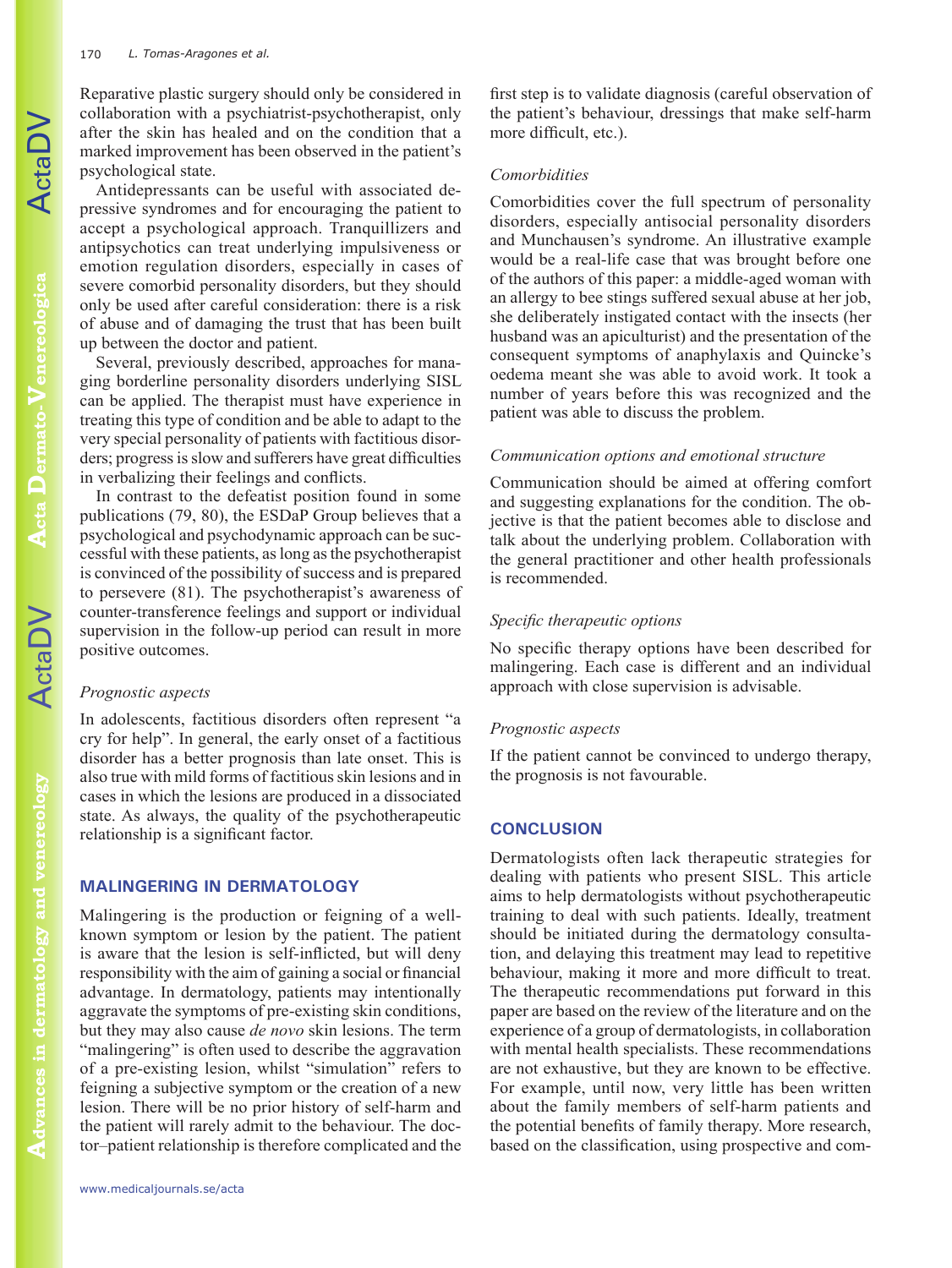parative studies is needed to refine the strategies for each condition. However, as the doctor–patient relationship is the cornerstone for improvement, comparison is somewhat complex. If new studies can be developed that employ diagnostics with reference to the classification, a more accurate prognosis for each type of SISL may be forthcoming, something that is clearly lacking in the literature. These studies would also help to confirm that the classification is functioning in the day-to-day work of the dermatologist.

*The authors declare no conflicts of interest.*

#### **REFERENCES**

- 1. Gieler U, Consoli SG, Tomás-Aragones L, Linder DM, Jemec GB, Poot F, et al. Self-inflicted lesions in dermatology: terminology and classification – a position paper from the European Society for Dermatology and Psychiatry (ESDaP). Acta Derm Venereol 2013; 93: 4–12.
- 2. Gieler U, Gieler T, Kupfer J. Acne and quality of life. J Eur Acad Derm Venereol 2015; 29: 12–14.
- 3. American Psychiatric Association. Diagnostic and Statistical Manual of Mental Disorders, edition 5. Washington, DC: American Psychiatric Publishing, 2013.
- 4. Favazza AR. The coming of age of self-mutilation. J Nerv Ment Dis 1998; 186: 259–268.
- 5. Pattison EM, Kahan J. The deliberate self-harm syndrome. Am J Psychiatry 1983; 140: 867–872.
- 6. Lloyd-Richardson EE, Perrine N, Dierker L, Kelley ML. Characteristics and functions of non-suicidal self-injury in a community sample of adolescents. Psychol Med 2007; 37: 1183–1192.
- 7. Nock MK. Self-injury. Annu Rev Clin Psychol 2010; 6: 339–363.
- 8. Matson JL, Lovullo SV. A review of behavioral treatments for self-injurious behaviors of persons with autism spectrum disorders. Behav Modif 2008; 32: 61–76.
- 9. Large M, Babidge N, Andrews D, Storey P, Nielssen O. Major self-mutilation in the first episode of psychosis. Schizophr Bull 2009; 35: 1012–1021.
- 10. Lang R, Didden R, Machalicek W, Rispoli M, Sigafoos J, Lancioni G, et al. Behavioral treatment of chronic skin-picking in individuals with developmental disabilities: a systematic review. Res Dev Disabil 2010; 31: 304–315.
- 11. Jankovic J, Sekula S. Dermatological manifestations of Tourette syndrome and obsessive-compulsive disorder. Arch Dermatol 1998; 134: 113–114.
- 12. Olson L, Houlihan D. A review of behavioral treatments used for Lesch-Nyhan syndrome. Behav Modif 2000; 24: 202–222.
- 13. Zilli EA, Hasselmo ME. A model of behavioral treatments for self-mutilation behavior in Lesch-Nyhan syndrome. Neuroreport 2008; 19: 459–462.
- 14. Wigren M, Hansen S. Rituals and compulsivity in Prader-Willi syndrome: profile and stability. J Intellect Disabil Res 2003; 47: 428–438.
- 15. Miller JL, Angulo M. An open-label pilot study of N-acetylcysteine for skin picking in Prader–Willi syndrome. Am J Med Genet Part A 2014; 164A: 421–424.
- 16. Keuthen NJ, Koran LM, Aboujaoude E, Large MD, Serpe RT. The prevalence of pathologic skin picking in US adults. Compr Psychiatry 2010: 51: 183–186.
- 17. Muehlenkamp JJ, Claes L, Havertape L, Plener PL. International prevalence of adolescent non-suicidal self-injury and deliberate self-harm. Child Adoles Psychiatr Ment Health 2012; 6: 1–9.
- 18. Bonenberger M, Plener PL, Kirchner I, Keller F. How I deal with Stress (HIDS) – a screening instrument for the assessment on non-suicidal self-injury and coping strategies in adolescents. Nervenheilkunde 2013; 32: 11–16.
- 19. Poot F, Sampogna F, Onnis L. Basic knowledge in psychoder-

matology. J Eur Acad Dermatol Venereol 2007; 21: 227–234. 20. Park KKH, Koo J. Use of psychotropic drugs in dermatology:

- unique perspectives of a dermatologist and a psychiatrist. Clin Dermatol 2013; 31: 92–100.
- 21. Davis R, Wilde MI. Mirtazapine: a review of its pharmacology and therapeutic potential in the management of major depression. CNS Drugs 1996; 5: 389–402.
- 22. Fawcett J, Barkin RL. Review of the results from clinical studies on the efficacy, safety and tolerability of mirtazapine for the treatment of patients with major depression. J Affect Disord 1998; 51: 267–285.
- 23. Oliver G, Dean O, Camfield D, Blair-West S, Ng C, Berk M, Sarris J. N-Acetyl Cysteine in the treatment of obsessive compulsive and related disorders: a systematic review. Clin Psychopharmacol Neurosci 2015; 13: 12–24.
- 24. Grant JE, Chamberlain SR, Redden SA, Leppink EW, Odlaug BL, Kim SW. N-Acetylcysteine in the treatment of excoriation disorder. A randomized clinical trial. JAMA Psychiatry 2016; 73: 490–496.
- 25. Smith L, Tracy DK, Giaroli G. What future role might N-Acetyl-Cysteine have in the treatment of obsessive compulsive and grooming disorders? A systematic review. J Clin Psychopharmacol 2016; 36: 57–62.
- 26. Weisshaar E, Szepietowski JC, Darsow U, Misery L, Wallengren J, Mettang T, et al. European Guideline on Chronic Pruritus. Acta Derm Venereol 2012; 92: 563–586.
- 27. Freud S. (1912). The dynamics of transference. In J. Strachey (editor and translator) The standard edition of the complete psychological works of Sigmund Freud (Vol. 12). London: The Hogarth Press, 1958, p. 97–108.
- 28. Freud S. (1910). The future prospects of psychoanalytic psychotherapy. In: J. Strachey (Ed. and Trans.): the standard edition of the complete psychological works of Sigmund Freud (Vol. 11). London: Hogarth Press, 1957, p. 139–151.
- 29. Shedler J. The efficacy of psychodynamic psychotherapy. Am Psychol 2010; 65: 98–109.
- 30. Bateman A, Fonagy P. The effectiveness of partial hospitalization in the treatment of borderline personality disorder – a randomised controlled trial. Am J Psychiatry 1999; 156: 1563–1569.
- 31. Bateman A, Fonagy P. Randomized controlled trial of outpatient mentalization-based treatment versus structured clinical management for borderline personality disorder. Am J Psychiatry 2009; 166: 1355–1364.
- 32. Bateman A, Fonagy P. 8-year follow up of patients treated for borderline personality disorder: mentalization-based treatment versus treatment as usual. Am J Psychiatry 2008; 165: 631–638.
- 33. Shapiro F. Eye movement desensitization: a new treatment for post-traumatic stress disorder. J Behav Ther Exp Psychiatry 1989; 20: 211–217.
- 34. Shapiro F. The role of eye movement desensitization and reprocessing (EMDR) therapy in medicine: addressing the psychological and physical symptoms stemming from adverse life experiences. Perm J 2014; 18: 71–77.
- 35. Posmontier B, Dovydaitis T. Lipman K. Sexual violence: psychiatric healing with eye movement reprocessing and desensitization. Health Care Women Int 2010; 31: 755–768.
- 36. Kabat-Zinn J. Mindfulness-based interventions in context: past, present, and future. Clin Psychol 2003; 10: 144–156.
- 37. Fjorback LO. Mindfulness and bodily distress. Dan Med J 2012; 59: B4547.
- 38. Goldsmith RE, Gerhart JI, Chesney SA, Burns JW, Kleinman B, Hood MM. Mindfulness-based stress reduction for posttraumatic stress symptoms: building acceptance and decreasing shame. J Evid Based Complementary Altern Med 2014; 19: 227–234.
- 39. Ost L. Efficacy of the third wave of behavioral therapies: a systematic review and meta-analysis. Behav Res Ther 2008; 46: 296–321.
- 40. Kim JE, Lee SW, Lee SJ. Relationship between early maladaptive schemas and symptom dimensions in patients with obsessive-compulsive disorder. Psychiatry Res 2014; 215: 134–140.